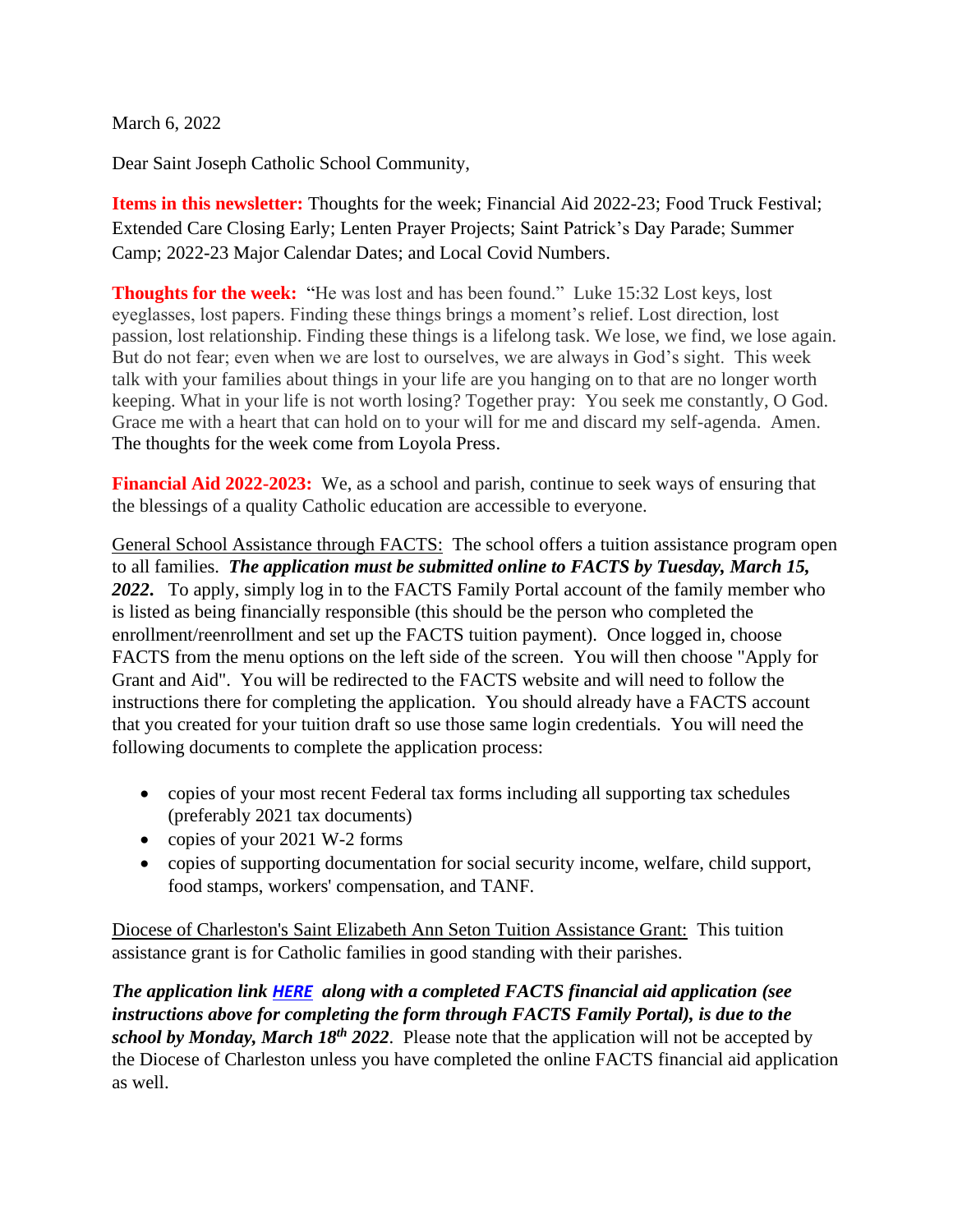If the financial aspect of your child's education becomes a concern at any time, please contact the school office to discuss your situation with me (Mr. Yarnall). If you have any questions about the process, please contact me (Mr. Yarnall) at 803-254-6736 or Dyarnall@stjosdevine.com

**Feast of Saint Joseph Food Truck Festival:** Saint Joseph Catholic School will be hosting a Food Truck Festival in honor of the Feast of Saint Joseph. The event will be held Friday, March 18th from 5:00 pm to 8:00 pm on the blacktop behind the school. Food will be available to purchase from Moctezumas, Cafe Strudel, The Haute Dog Lady, and The Chillin Cow. Monsignor Harris has granted a dispensation from the Friday obligation to abstain from meat for this event. We will also have meatless options available. We hope that you will make plans to join us!

**Extended Care Closing Early:** Extended Care will close at 5:00 pm on Friday, March 18<sup>th</sup> for the Food Truck Festival. All students must be picked up by this time. We hope you will make plans to stay and join our school community for dinner at the Festival.

**Lenten Prayer Projects:** Daily Mary's Children began on Ash Wednesday. It will meet each day until Friday, April 8<sup>th</sup>. All students and parents are invited to join this Lenten prayer group. All students and staff will be participating in the Stations of the Cross on Tuesdays and Wednesdays during Lent. The 1<sup>st</sup> Stations of the Cross will be Tuesday, March 8<sup>th,</sup> and continuing each Tuesday and Wednesday during Lent that school is in session. Each day a different grade level will be leading the stations.

**Saint Patrick's Day Parade:** Save the date! Our Saint Joseph families will be marching in the Saint Patrick's Day Parade on Saturday morning, March 19th. We are so excited to be participating in this fun event again. Look for more details in next week's Sunday notes.

**Summer Camp:** We will be holding our Saints Summer Camp again this year. It will begin on June 13th and will run through August 5th. Camp will be closed the week of July 4th. More information will be available soon.

**2022-23 Major Calendar Dates:** The Columbia Catholic schools have set our academic calendar for the 2022-23 school year. Please see some major dates below. The full calendar will be sent home later this spring.

| Aug $12^{th}$        | SJCS Meet the teachers – TBA                    |
|----------------------|-------------------------------------------------|
| Aug $15th$           | First day of school                             |
|                      | Aug $15th - 17th 12$ -noon dismissal            |
| Sept 5 <sup>th</sup> | Labor Day/no school                             |
| Sept 19th            | 2P dismissal                                    |
| Oct $7th$            | 12-noon dismissal - SJCS Grandparents Day - TBA |
| Oct $10^{\text{th}}$ | No school/weather make up day if needed         |
| Oct $17th$           | 2P dismissal                                    |
| Oct $21^{st}$        | No school Teacher Workday                       |
| Oct. $28th$          | No School Parent-teacher conferences            |